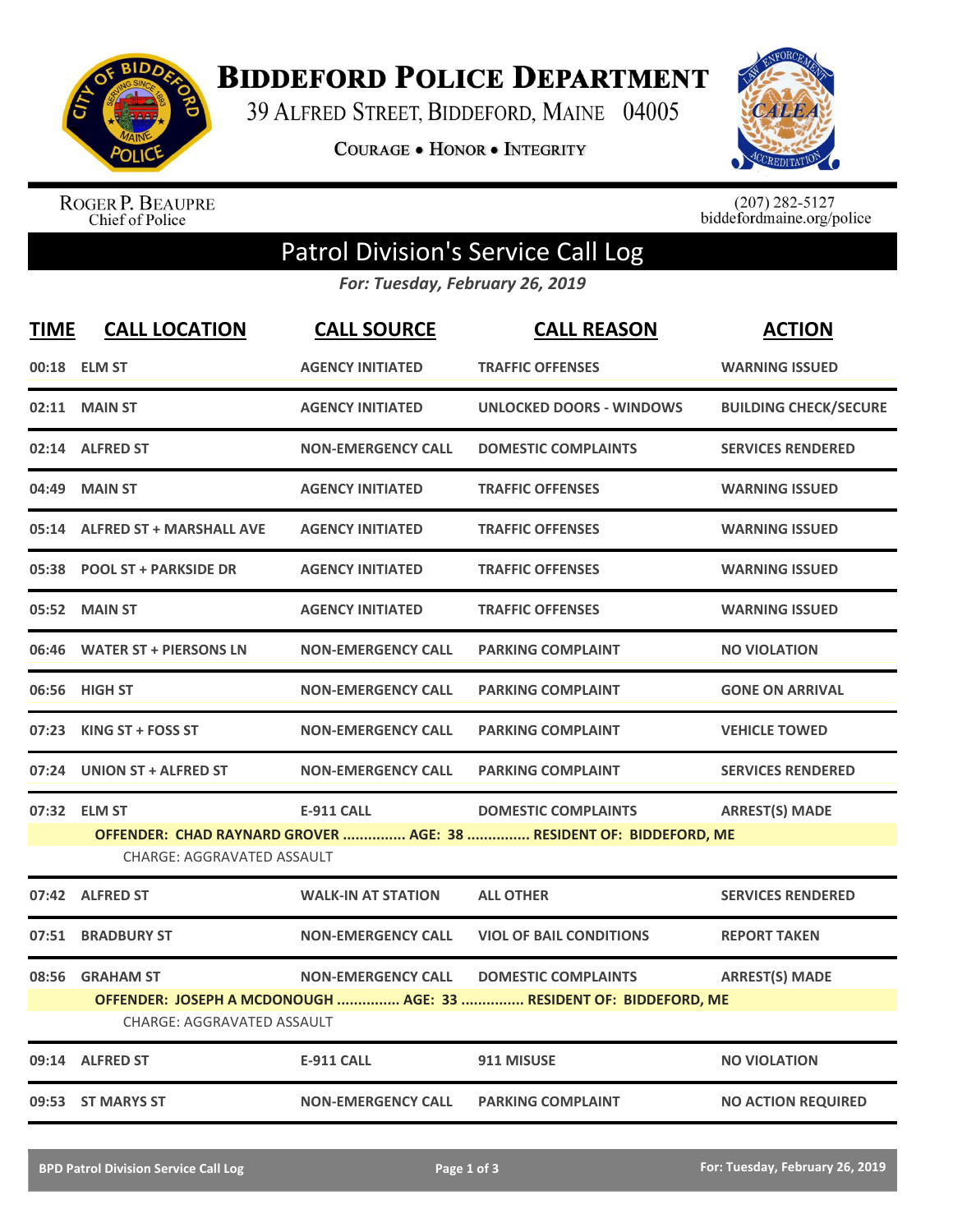| <b>TIME</b> | <b>CALL LOCATION</b>                                                                                                                                                                                                                  | <b>CALL SOURCE</b>        | <b>CALL REASON</b>                        | <b>ACTION</b>            |  |  |
|-------------|---------------------------------------------------------------------------------------------------------------------------------------------------------------------------------------------------------------------------------------|---------------------------|-------------------------------------------|--------------------------|--|--|
| 10:00       | <b>ALFRED ST</b>                                                                                                                                                                                                                      | <b>AGENCY INITIATED</b>   | <b>SUSPICION</b>                          | <b>SERVICES RENDERED</b> |  |  |
|             | 10:13 HIGH ST                                                                                                                                                                                                                         | E-911 CALL                | <b>SUSPICION</b>                          | <b>SERVICES RENDERED</b> |  |  |
|             | 11:03 CLEAVES ST                                                                                                                                                                                                                      | <b>NON-EMERGENCY CALL</b> | <b>PARKING COMPLAINT</b>                  | <b>GONE ON ARRIVAL</b>   |  |  |
| 11:29       | <b>BIRCH ST</b>                                                                                                                                                                                                                       | <b>WALK-IN AT STATION</b> | <b>PAPERWORK</b>                          | <b>SERVICES RENDERED</b> |  |  |
|             | 11:55 GRANITE ST                                                                                                                                                                                                                      | <b>E-911 CALL</b>         | 911 MISUSE                                | <b>NEGATIVE CONTACT</b>  |  |  |
|             | 12:47 HILL ST                                                                                                                                                                                                                         | <b>AGENCY INITIATED</b>   | <b>TRAFFIC OFFENSES</b>                   | <b>VSAC ISSUED</b>       |  |  |
| 12:48       | <b>BOULDER WAY</b>                                                                                                                                                                                                                    | <b>WALK-IN AT STATION</b> | <b>PAPERWORK</b>                          | <b>SERVICES RENDERED</b> |  |  |
|             | 13:24 ALFRED ST                                                                                                                                                                                                                       | <b>AGENCY INITIATED</b>   | <b>TRAFFIC OFFENSES</b>                   | <b>WARNING ISSUED</b>    |  |  |
|             | 13:25 ELM ST                                                                                                                                                                                                                          | <b>NON-EMERGENCY CALL</b> | <b>THEFT</b>                              | <b>SERVICES RENDERED</b> |  |  |
|             | 13:28 ELM ST                                                                                                                                                                                                                          | <b>E-911 CALL</b>         | <b>BURGLARY</b>                           | <b>REPORT TAKEN</b>      |  |  |
| 14:00       | <b>MAPLEWOOD AVE</b>                                                                                                                                                                                                                  | <b>AGENCY INITIATED</b>   | ATTEMPTED/THREATENED SUICIDE REPORT TAKEN |                          |  |  |
|             | 14:01 ALFRED ST                                                                                                                                                                                                                       | <b>E-911 CALL</b>         | <b>DOMESTIC COMPLAINTS</b>                | <b>REPORT TAKEN</b>      |  |  |
|             | 14:10 CLEAVES ST                                                                                                                                                                                                                      | <b>E-911 CALL</b>         | <b>SUSPICION</b>                          | <b>SERVICES RENDERED</b> |  |  |
| 15:08       | <b>ELM ST</b>                                                                                                                                                                                                                         | <b>E-911 CALL</b>         | <b>HARASSMENT</b>                         | <b>SERVICES RENDERED</b> |  |  |
| 15:17       | <b>MAY ST + AMHERST ST</b>                                                                                                                                                                                                            | <b>AGENCY INITIATED</b>   | <b>TRAFFIC OFFENSES</b>                   | <b>WARNING ISSUED</b>    |  |  |
| 15:26       | <b>SOUTH ST + SOUTHVIEW DR</b>                                                                                                                                                                                                        | <b>AGENCY INITIATED</b>   | <b>TRAFFIC OFFENSES</b>                   | <b>WARNING ISSUED</b>    |  |  |
|             | 15:40 ALFRED ST                                                                                                                                                                                                                       | <b>WALK-IN AT STATION</b> | <b>COURT ORDERED CHECK IN</b>             | <b>SERVICES RENDERED</b> |  |  |
|             | 15:42 CARDINAL LN                                                                                                                                                                                                                     | <b>NON-EMERGENCY CALL</b> | <b>PARKING COMPLAINT</b>                  | <b>NO VIOLATION</b>      |  |  |
|             | <b>ARREST(S) MADE</b><br>15:58 STONE ST<br><b>NON-EMERGENCY CALL</b><br><b>DOMESTIC COMPLAINTS</b><br>OFFENDER: SHANE DOUGLAS WARREN  AGE: 28  RESIDENT OF: BIDDEFORD, ME<br>CHARGE: DOMESTIC VIOLENCE CRIMINAL THREATENING PRIORS DV |                           |                                           |                          |  |  |
|             | 16:06 POOL ST                                                                                                                                                                                                                         | <b>AGENCY INITIATED</b>   | <b>TRAFFIC OFFENSES</b>                   | <b>VSAC ISSUED</b>       |  |  |
|             | 16:06 WENTWORTH ST                                                                                                                                                                                                                    | <b>AGENCY INITIATED</b>   | <b>CIVIL COMPLAINT</b>                    | <b>CIVIL COMPLAINT</b>   |  |  |
|             | 16:27 ALFRED ST                                                                                                                                                                                                                       | <b>WALK-IN AT STATION</b> | <b>CAR SEAT DETAIL</b>                    | <b>SERVICES RENDERED</b> |  |  |
|             | 16:46 ACORN ST                                                                                                                                                                                                                        | <b>WALK-IN AT STATION</b> | <b>ESCORTS / RELAYS</b>                   | <b>CIVIL COMPLAINT</b>   |  |  |
|             | <b>18:43 MAIN ST</b>                                                                                                                                                                                                                  | <b>NON-EMERGENCY CALL</b> | <b>CHECK WELFARE</b>                      | <b>NEGATIVE CONTACT</b>  |  |  |
|             | 19:51 OLD HOLLIS RD                                                                                                                                                                                                                   | E-911 CALL                | 911 MISUSE                                | <b>NEGATIVE CONTACT</b>  |  |  |